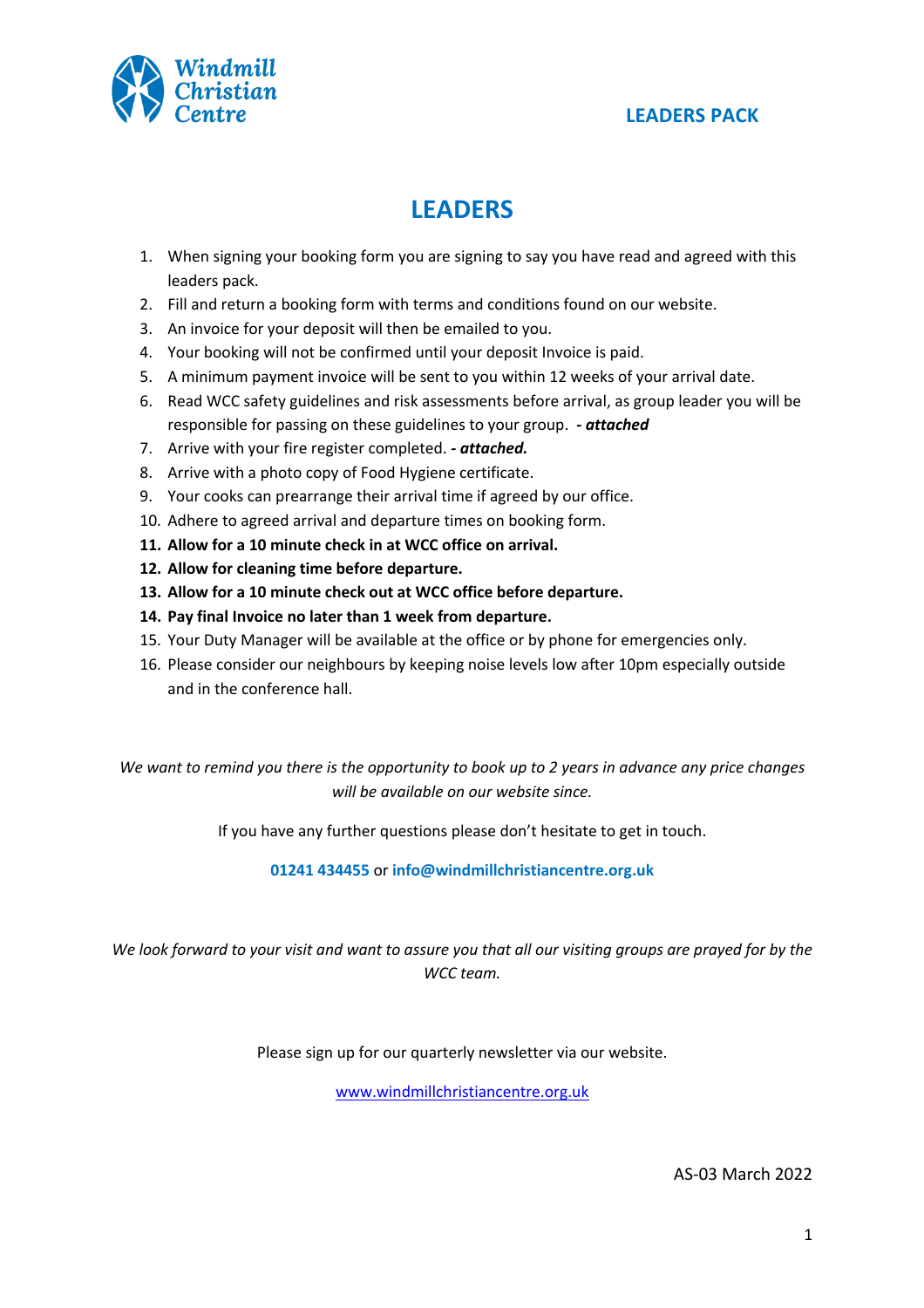

## **SAFETY GUIDELINES**

#### **WELCOME TO THE WINDMILL**

- Please look after the centre. *It's God's house.*
- The Windmill has a lot of People who support it's ministry by prayer, they are praying for you during your stay.

### **WINDMILL STAFF**

- You have an allocated Duty Manager who will be available at the office for your group leader during check in, check out and in emergency.
- A contact number for them and office hours will be on the office door.

#### **HOUSE RULES**

- Smoking is not permitted on the premises.
- Alcohol is not permitted in the building or on the grounds.
- No pets are permitted in the building or on the grounds except for blind/assistance dogs.
- *Please leave outdoor shoes and wet coats in the front porch.*
- Only move furniture if your Duty Manager is notified first. *Please don't stand on our chairs.*
- No food or drinks are permitted in the meeting room on the first floor.
- Report any damages to your Duty Manager.
- Only put up programme/notices on boards provided or glass. *Not on walls or paint work.*
- Please recycle: cardboard, cans, glass and hard plastic in the mixed recycling bins provided.
- Wheelie bins are up the stairs at the rear of the conference hall. *Please do not move them.*

#### **FIRE**

- No fire alarms are planned during your stay.
- Please leave the building immediately and gather on the front lawn.
- Your leader will do a head count from their fire register kept by them at the front door.
- Only re-enter the building when your Duty Manager says it is safe to do so.

#### *S***AFETY**

- Windows to be opened no further than safety catches.
- Fire doors must be kept clear and closed unless automatic closures are attached.
- Our fire pit and BBQ area are there for you to use responsibly *read the risk assessment*.
- Only use main stairs unless it is an emergency evacuation.
- Please do not touch the stair lift or its rails unless you have *- read the risk assessment.*

#### **FIRST AID**

- First aid boxes are your leader's responsibility and not provided by the centre.
- An injury book is available from your Duty Manager.

#### **SECURITY**

- All cars please use front gate and leave the back gate free for emergency vehicle entrance.
- The doorbell is now your group responsibility.
- Please don't leave the front/ back doors open *Heat is lost very quickly.*
- Please take note of the door code and leader phone number for getting in the centre.
- Night checks are done11pm by your Duty Manager each evening to secure the building.

#### **HOUSEWORK**

- Before leaving. *Cleaning instructions are found on the back of each bedroom door. Cleaning cupboards are found on 1st and 2nd floors and your leader has a check list.*
- Notice that our bathrooms now have hygiene bins which you do not empty. However the hand towel bins in the public toilets do need you to empty them into the general waste.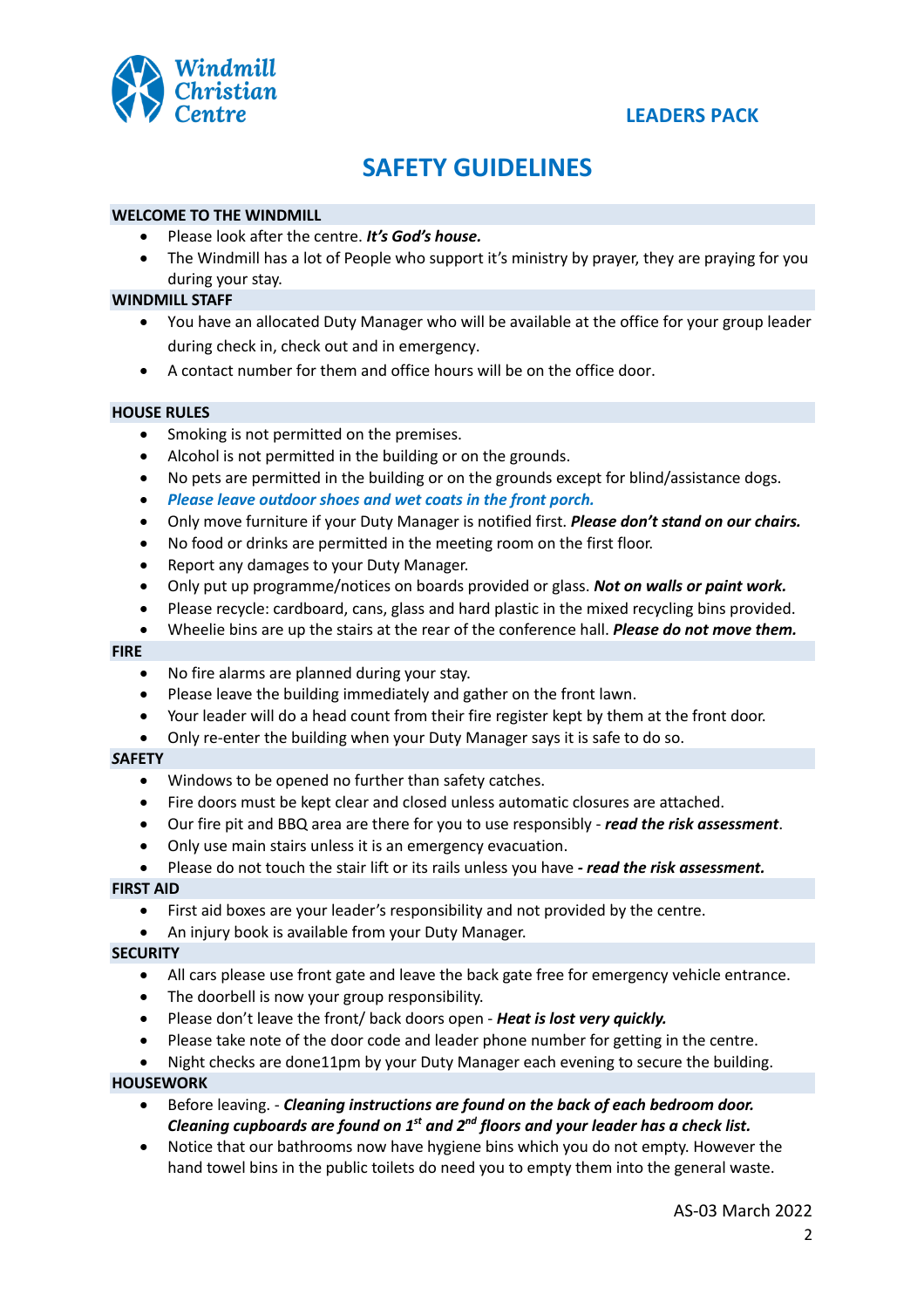

# **FIRE PIT - BBQ RISK ASSESSMENT**

#### **WCC SAFETY ADVICE**

- Always have a bucket of water and a bucket of sand by the fire pit area when in use.
- WCC takes no responsibility for any personal injury or damages caused during any bonfire, therefore making the group organising the bonfire solely responsible for both.
- Do not remove any ashes or wood from the fire pit or BBQ.

#### **ADVICE FROM THE SCOTTISH FIRE AND RESCUE SERVICE FOR GROUPS**

Only use the fire pit provided @ WCC as it is located away from:

• Power lines and telecommunications.

• Equipment and sheds

- The building. • Vehicles
- Trees, hedges and fences.

### **NO PERMISSION TO BURN**

There is a danger of explosion from materials which are irresponsibly thrown on burning bonfires.

- Fireworks.
- Flammable liquids to ignite bonfires.
- Pressurised containers or sealed vessels.

#### **Smoke from bonfires must not pose a public nuisance, affect visibility on roads or otherwise inconvenience vehicles.**

#### **Sparks, flying embers or burning debris must not endanger nearby property.**

#### **LAW**

Never leave a burning/smouldering bonfire unsupervised – make sure it is completely extinguished. Any bonfire failing to satisfy safety conditions or where people are behaving irresponsibly may be deemed dangerous and as such, subject to being either removed, extinguished or otherwise made safe.

#### **BONFIRES AND THE LAW**

It is an offence under Section 56 of the Civic Government (Scotland) Act 1982 for any person to:

- Lay or light a fire in a public place so as to endanger any other person or give them reasonable cause for alarm or annoyance or so as to endanger any property.
- For anyone under 18 years of age to possess fireworks.
- Throwing fireworks or setting them off in a public place (anywhere other than your own garden)
- To use fireworks between the hours of 11pm and 7am on any day except on 5 November when the curfew extends to midnight.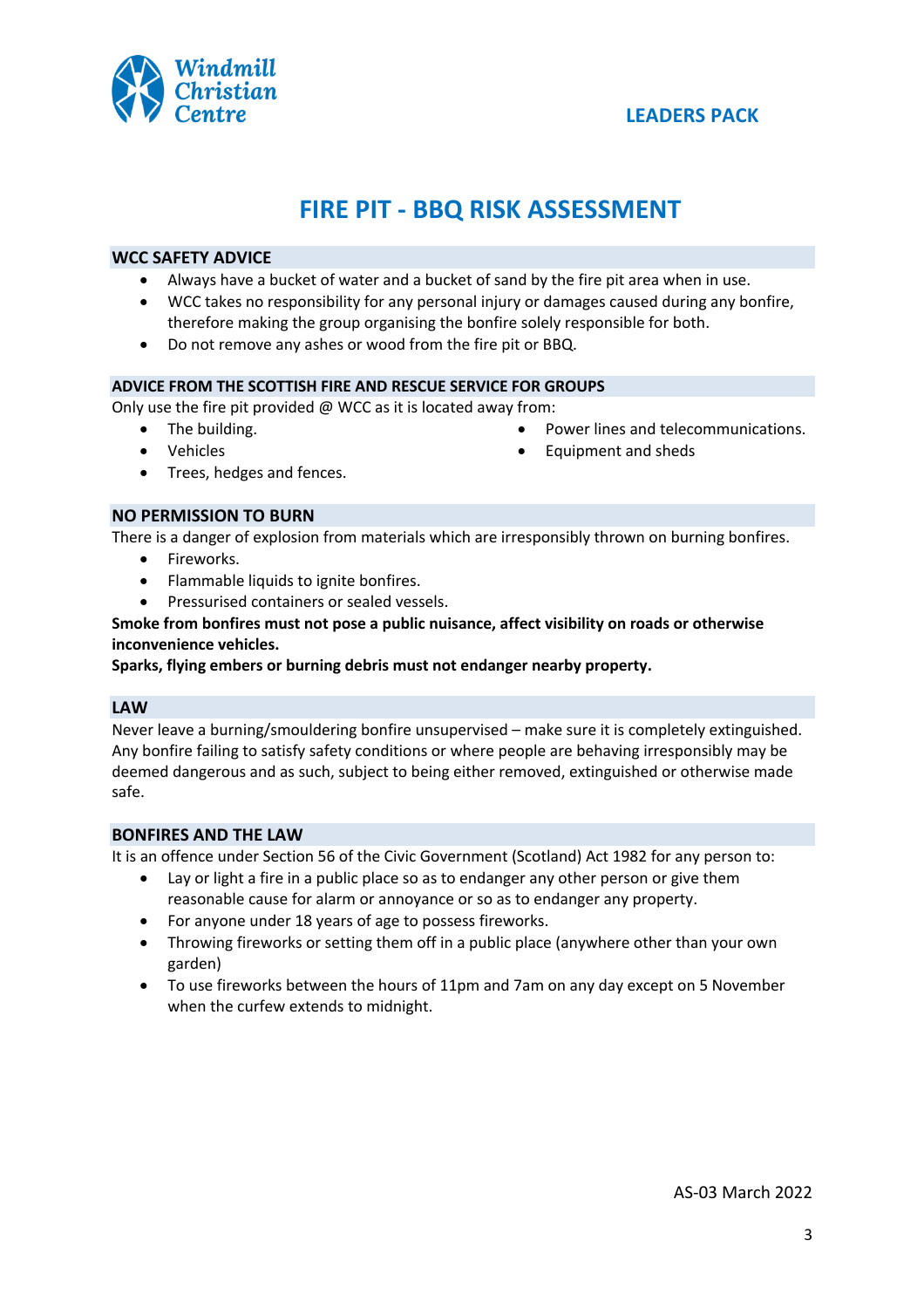

# **STAIR LIFT RISK ASSESSMENT**

#### **ATTENTION**

- Max weight  $135\text{kg}/21\text{st}$
- User to remove key between uses.
- No transporting of any goods.
- Keys and remotes are locked in the leader's cabinet.
- The stair lift is covered when not in use.

#### **SAFETY**

- Keep the tidy stair ways clear.
- Store the lift in correct position and on charge.
- Loose clothing must be kept away from all machine workings.
- Shoes must be worn at all times.

#### **MAINTENANCE**

- A weekly performance check.
- Stored in charge position.
- Batteries in remotes checked weekly.
- All maintenance and servicing is done by Stannah

#### **OUT OF USE**

- Visiting groups notified in advance where possible.
- Staff not to move people manually.
- Call for medical assistance to move anyone.

#### **EMERGENCY**

- Staffs are not permitted to move anyone manually down the stairs.
- WCC takes no responsibility for any injury to any party if moving anyone manually takes place.
- Call for emergency Assistance.

#### **CLEANING**

- No cleaning products are to be used on the stair lift or rails.
- Sills to be wiped up with a damp cloth and dried.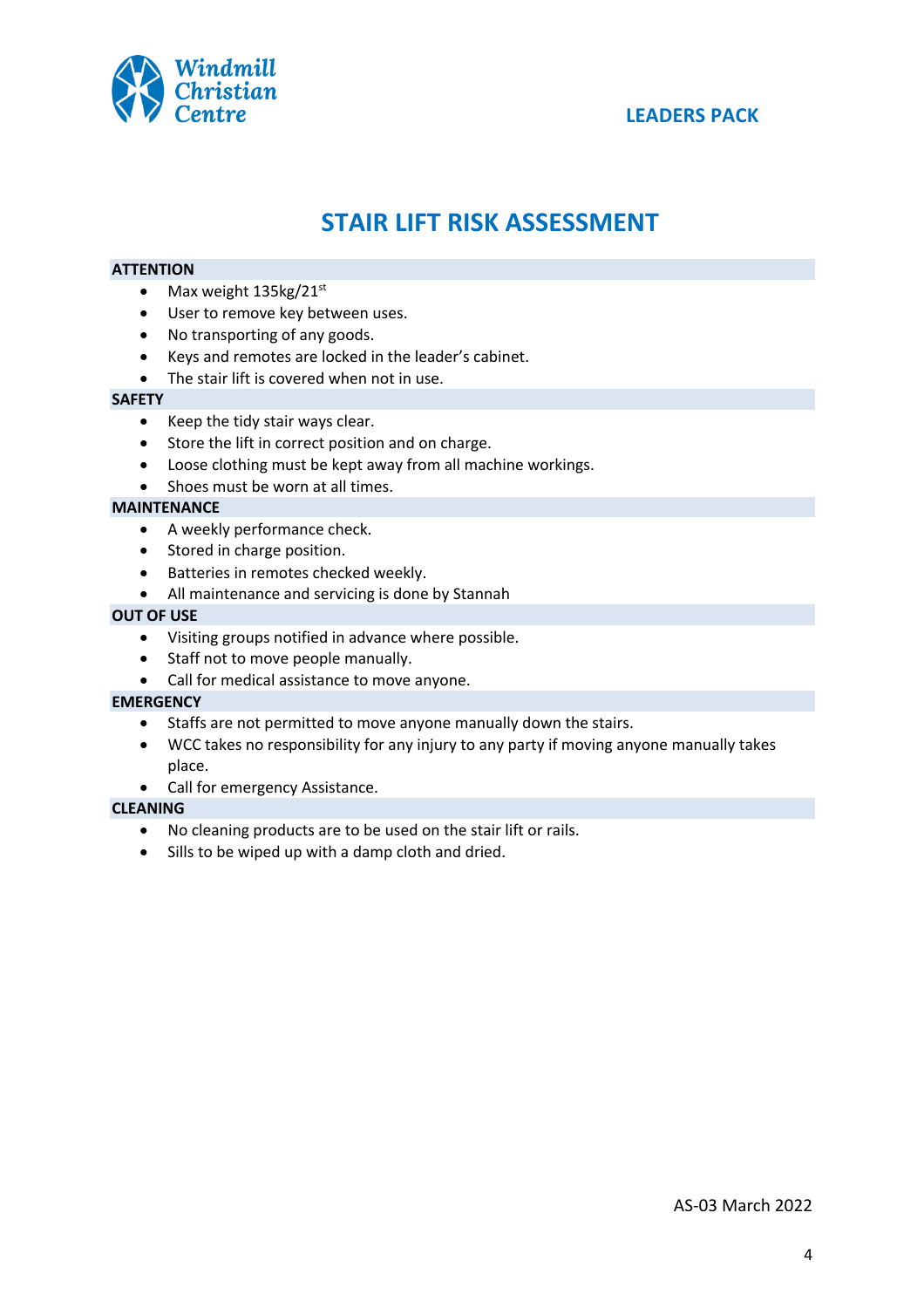

# **ROOM AND FIRE REGISTER**

| <b>ROOM</b>  | <b>BEDS</b>         | <b>GUEST NAME</b>                       |
|--------------|---------------------|-----------------------------------------|
|              | <b>2 BUNK BEDS</b>  | $\mathbf{1}$                            |
|              |                     | $\overline{\mathbf{2}}$                 |
|              |                     | 3                                       |
|              |                     | 4                                       |
|              | <b>3 BUNK BEDS</b>  | $\mathbf{1}$                            |
| $\mathbf{2}$ | <b>1 SINGLE BED</b> | $\overline{\mathbf{2}}$                 |
|              |                     | 3                                       |
|              |                     | 4                                       |
|              |                     | 5                                       |
|              |                     | 6                                       |
|              |                     | $\overline{\mathbf{z}}$                 |
| 3            | <b>2 BUNK BEDS</b>  | $\mathbf{1}$                            |
|              |                     | $\overline{\mathbf{2}}$                 |
|              |                     | 3                                       |
|              |                     | 4                                       |
| 4            | <b>3 BUNK BEDS</b>  | $\mathbf{1}$<br>$\overline{\mathbf{2}}$ |
|              |                     | $\overline{\mathbf{3}}$                 |
|              |                     | 4                                       |
|              |                     | 5                                       |
|              |                     | 6                                       |
|              | <b>3 BUNK BEDS</b>  | $\mathbf{1}$                            |
| 5            |                     | $\overline{\mathbf{2}}$                 |
|              |                     | 3                                       |
|              |                     | 4                                       |
|              |                     | 5                                       |
|              |                     | 6                                       |
|              | <b>2 BUNK BEDS</b>  | $\mathbf{1}$                            |
| 6            |                     | $\overline{\mathbf{2}}$                 |
|              | <b>SHOWER/BATH</b>  | 3                                       |
|              |                     | 4                                       |
|              | <b>2 BUNK BEDS</b>  | $\mathbf{1}$                            |
|              | <b>1 SINGLE BED</b> | $\overline{\mathbf{2}}$                 |
|              |                     | $\overline{\mathbf{3}}$                 |
|              | <b>SHOWER/BATH</b>  | 4                                       |
|              |                     | 5                                       |
| 8            | <b>2 BUNK BEDS</b>  | $\mathbf{1}$                            |
|              | <b>1 SINGLE BED</b> | $\overline{\mathbf{2}}$                 |
|              |                     | $\overline{\mathbf{3}}$                 |
|              |                     | 4                                       |
|              |                     | 5                                       |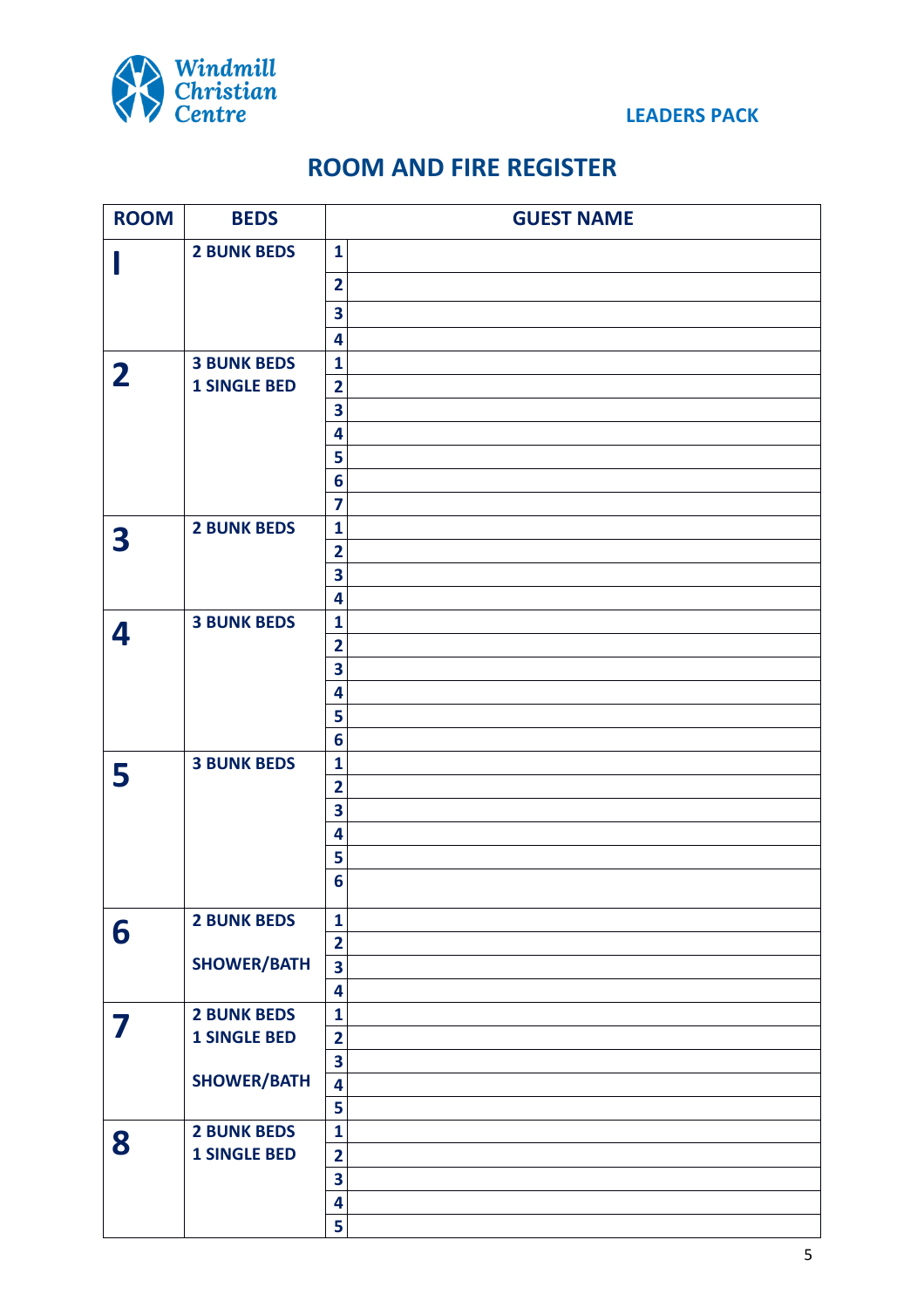

# **ROOM AND FIRE REGISTER**

| <b>ROOM</b> | <b>BEDS</b>          | <b>GUEST NAME</b>                       |
|-------------|----------------------|-----------------------------------------|
| 9           | <b>4 BUNK BEDS</b>   | $\mathbf{1}$                            |
|             |                      | $\overline{\mathbf{2}}$                 |
|             |                      | 3                                       |
|             |                      | 4                                       |
|             |                      | 5                                       |
|             |                      | $6\phantom{1}6$                         |
|             |                      | 7                                       |
|             |                      | 8                                       |
|             | 1 folding bed        | $\mathbf{9}$                            |
| 10          | <b>4 SINGLE BEDS</b> | $\mathbf{1}$                            |
|             |                      | $\overline{\mathbf{2}}$                 |
|             |                      | 3                                       |
|             |                      | 4                                       |
| 11          | <b>3 SINGLE BEDS</b> | $\mathbf{1}$                            |
|             |                      | $\overline{\mathbf{2}}$                 |
|             |                      | 3                                       |
| 12          | <b>1 BUNK BEDS</b>   | 1                                       |
|             |                      | $\overline{\mathbf{2}}$                 |
| 13          | <b>1 BUNK BED</b>    | $\mathbf{1}$                            |
|             | <b>1 SINGLE BED</b>  | $\overline{\mathbf{2}}$                 |
|             |                      | 3                                       |
| 14          | <b>2 SINGLE BEDS</b> | 1                                       |
|             |                      | $\overline{\mathbf{2}}$<br>$\mathbf{1}$ |
| 15          | <b>2 SINGLE BEDS</b> | $\overline{2}$                          |
|             |                      |                                         |
|             | 1 pull out bed       | $\overline{\mathbf{3}}$                 |
|             | <b>3 BUNK BEDS</b>   | 1                                       |
| 16          |                      | 2                                       |
|             |                      | 3                                       |
|             |                      | 4                                       |
|             |                      | 5                                       |
|             |                      | 6                                       |
| 17          | <b>3 BUNK BEDS</b>   | 1                                       |
|             |                      | $\overline{\mathbf{c}}$                 |
|             |                      | 3                                       |
|             |                      | 4                                       |
|             |                      | 5                                       |
|             |                      | 6                                       |